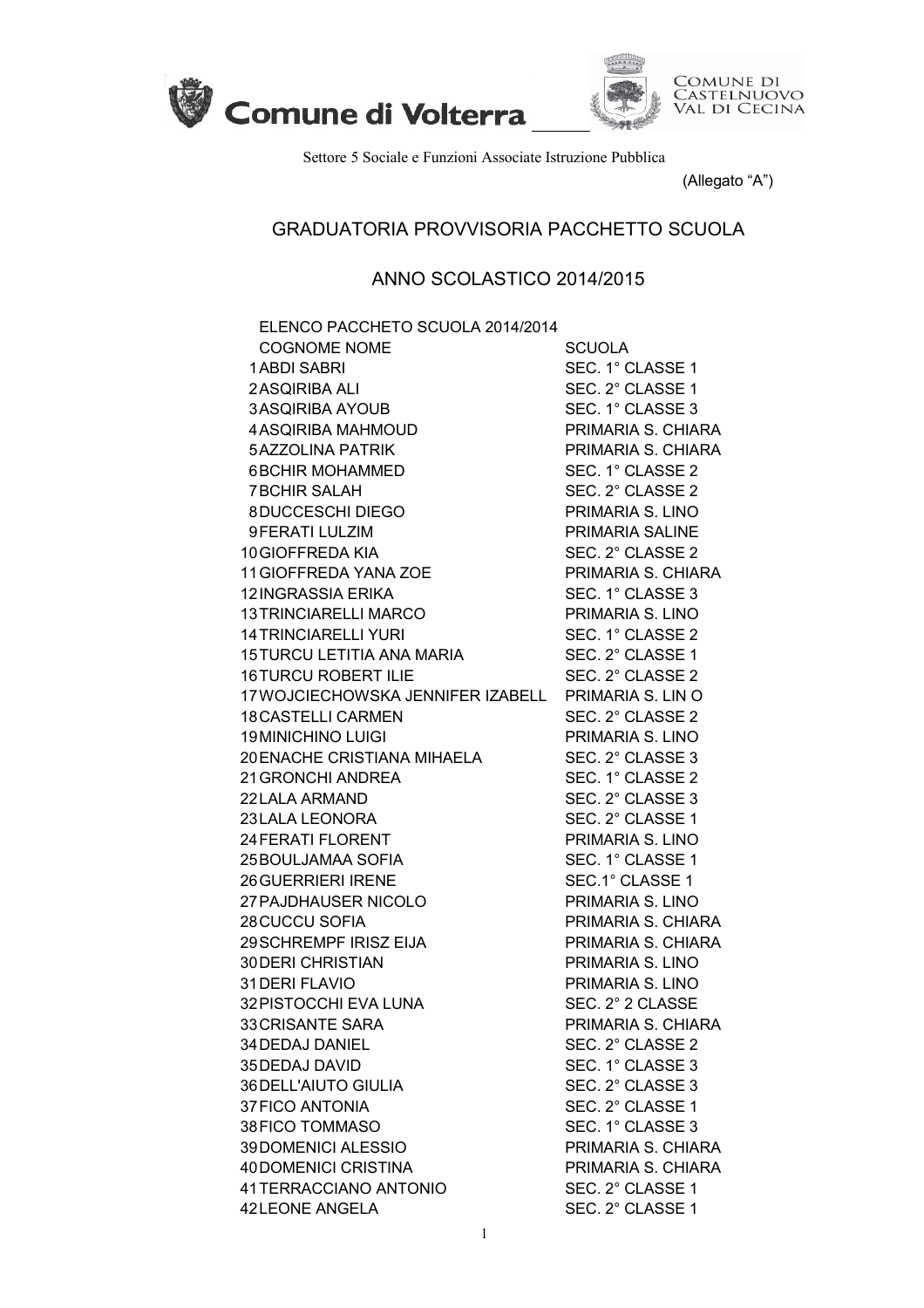43 LEONE TOMAS SEC. 1° CLASSE 1 44 GALGANI GRETA PRIMARIA S. CHIARA 45PAROLISI IVAN MICHY PRIMARIA S. LINO 46BOBUIOC DANIELA SEC. 2° CLASSE 1 47 DELL'AIUTO GABRIEL SEC. 2° CLASEE 5 48 DELL'AIUTO MARGHERITA SEC. 1° CLASSE 3 49SULJEJMANI DRITON SEC. 1° CLASSE 2 50SULJEJMANI FLORIM PRIMARIA SALINE 51 SULEJMANI GZIME SEC. 2° CLASSE 1 52 SULEJMANI IZIME SEC. 1° CLASSE 1 53FIDANZI NICHOLAS SEC. 2° CLASSE 3 54CARDELLINI ALESSIO PRIMARIA S. CHIARA 55CARDELLINI FEDERICO PRIMARIA S. CHIARA 56CARDELLINI MASSIMO PRIMARIA S. CHIARA 57PALADI MARIN SEC. 2° CLASSE 2 58CALDERINI MATTEO SEC. 2° CLASSE 1 59GHAYOUR AYA PRIMARIA S. LINO 60 GHAYOUR RIM SEC. 1° CLASSE 3 61PACIARONI ALESANDRO PRIMARIA S. CHIARA 62PACIARONI GIORGIA SEC. 1° CLASSE 2 63PACIARONI MONICA PRIMARIA S. LINO 64 REDZEPLAR EROL SEC. 1° CLASSE 1 65REDZEPLAR ILMA PRIMARIA VILLAMAGNA 66PIACENTINI TIZIANO SEC. 1° CLASSE 3 67 BIBBIANI AMBRA PRIMARIA VILLAMAGNA 68BIBBIANI CHRISTIAN PRIMARIA VILLAMAGNA 69BENASSAI SARAH PRIMARIA S. LINO 70 HYZMO ALEKS SEC. 1° CLASSE 2 71HYZMO FABIONA PRIMARIA S. LINO 72TICCIATI ANDRE' SEC. 1° CLASSE 3 73BUSELLI ALESSANDRO PRIMARIA SALINE 74DI FABIO DANIELE PRIMARIA S. CHIARA 75DI FABIO DIEGO PRIMARIA S. CHIARA 76PROFILI MATTIA AMADEUS SEC. 1° CLASSE 2 77 PROFILI GIULY HEDERA SEC. 2° CLASSE 4 78 BULLERI MARCO SEC. 2° CLASSE 2 79DONDOLI MATTEO SEC. 2° CLASSE 4 80 KOSTASH KATALINA SEC. 2° CLASSE 1 81MACH SIMONETTA SEC. 2° CLASSE 2 82 BERNARDINI CHIARA PRIMARIA S. CHIARA 83 GRILLI MIRKO SEC. 2° CLASSE 1 84GRASSI ANTONIO PRIMARIA S. CHIARA 85MARCHI MARTA PRIMARIA S. CHIARA 86ARAGON HERNANDEZ LAURA SEC. 1° CLASSE 3 87 ZIZI MARCO SEC. 2° CLASSE 2 88TRAPANI ALESSANDRO SEC. 1° CLASSE 1 89TRAPANI MARTINA PRIMARIA S. LINO 90FRANCHI TOMMASO PRIMARIA S. CHIARA 91 FAYE ALESSANDRO PRIMARIA S. LINO 92 BANI AURORA PRIMARIA S. LINO 93 CAMPATELLI ANDREA SEC. 2° CLASSE 2 94 CAMPATELLI AURORA PRIMARIA S. LINO 95 FRAU ANDREA PRIMARIA S. LINO 96 FRAU MARCO PRIMARIA S. LINO 97 BACCARELLA ALICE SEC. 2° CLASSE 5 98BACCARELLA GIULIA SEC. 1° CLASSE 1 99GANGITANO MATTEO PRIMARIA S. LINO 100GANGITANO MORENO PRIMARIA S. LINO